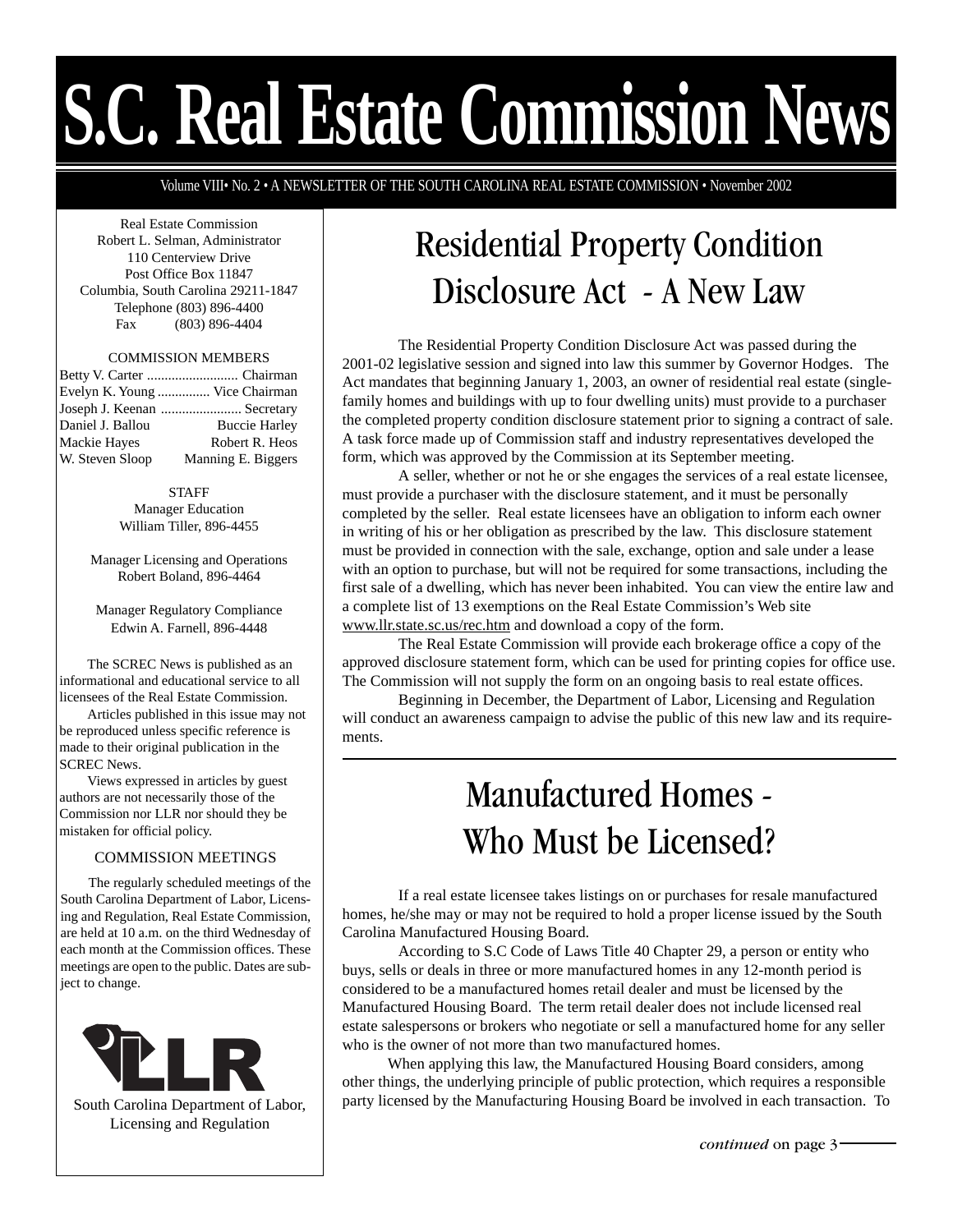# **Commission Elects Officers**

At the Commission's July meeting, Betty V. Carter, First Congressional District, was re-elected chairman and Evelyn K. Young, Fourth Congressional District, was re-elected vice chairman. Jay Keenan, at-large member, was elected secretary. All terms are for one year.



# *New Board Member*

 W. Steven Sloop has been appointed to serve as the Second Congressional District representative on the South Carolina

Real Estate Commission. Sloop is a broker with W. Steven Sloop

CENTURY 21 Bob Capes Realtors and has 26 years of experience in the real estate industry, including 15 years as the branch manager of CENTURY 21 Bob Capes Realtors, Irmo office.

Sloop has served in many capacities with the Greater Columbia Association of Realtors, including the Professional Standards Committee, where he served as chairperson for several terms. He holds the GRI and ABR professional designations.

Originally from Charlotte, N.C., he attended the University of North Carolina at Charlotte. Sloop and his family have lived in the Irmo area since 1973.

# *Rogers is New Receptionist*

Gail C. Rogers has joined the staff of the Real Estate Commission as receptionist. She is a native of Columbia and a graduate of Dreher High School.

Gail earned a bachelor of science degree from Winthrop University and taught physical education in Richland School District 1. She was married to the late Larry Douglas Rogers. Gail has three children — Seth, Lindsay and Jennifer. She enjoys Bible study, gardening, the theater and vacationing at the beach.

Rogers says she is enjoying her new position with the Commission and particularly likes meeting and assisting people from throughout South Carolina and working with all the great people here at the Department of Labor, Licensing and Regulation.



As this newsletter goes to all South Carolina real estate licensees, whether you are an oldtimer or a

newcomer, this may be a good time for you to be updated on information available about the South Carolina Real Estate Commission by visiting the Web site at www.llr.state.sc.us You will find answers to questions such as:

- 1) What is the Real Estate Commission, and what is its purpose?
- 2) How does the Commission protect the public?
- 3) What is the composition of the Commission?
- 4) What is the difference between the South Carolina Real Estate Commission and the South Carolina Association of REALTORS (SCAR)?

A recent addition to this wide,

# Comments From the Chairman Betty V. Carter

wide world of information is a license lookup feature on the Commission Web site. The name of every real estate licensee in South Carolina, along with status and type of license held (sales, broker, active, inactive, etc.) is there, so check it out. This information is available to the public as well as licensees.

**Reminder:** The Residential Property Condition Disclosure Law was passed during the 2002 legislative session and becomes effective January 1, 2003. This legislation mandates that all sellers of residential property, whether represented by a real estate licensee or not, provide the potential buyer with a copy of the State of South Carolina Residential Property Condition Disclosure Statement. The legislature charged the Commission with the responsibility of developing and distributing the form. A task force made up of industry members, including Steve Sloop of the Commission, worked

diligently to develop a user-friendly form. The Commission members reviewed and approved the form at the September meeting, and it is now on the Commission's Web site for licensees and the public to download.

The S.C Real Estate Commission continues to fulfill its role according to the S.C. Real Estate License Law, Chapter 57, Section 40-57-60. Since your last newsletter, the Commission members have spent long hours in disciplinary hearings to insure that licensees are given a fair and impartial hearing involving any alleged violation of state statutes.

As real estate is now a global industry, your Commission continues to network with other jurisdictions through ARELLO (Association of Real Estate License Law Officials). This is a vital source for one-on-one contact as issues within jurisdictions are no longer isolated.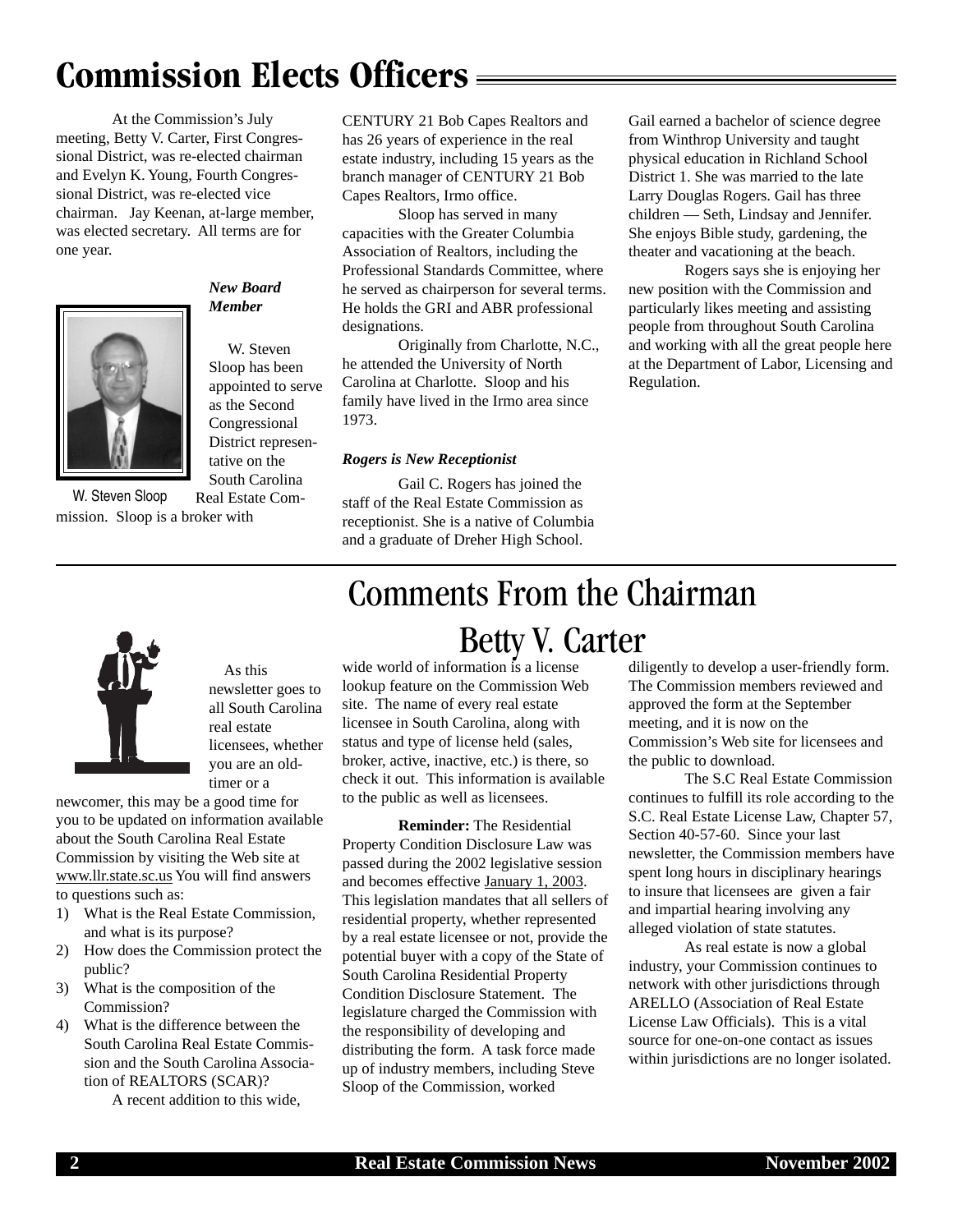# Licensing News

# **From the Licensing Manager License Lookup**

Want to know if an individual holds a real estate license? You now can go to http://lookup.llronline.com/ Lookup/Rec.asp and search for an individual license or for a real estate office. Under the name of the licensee, you will see the "Status" of that person's license. For example: **Active** is someone who holds an active license; **Select Inactive** is someone whose license is inactive due to his/her request or due to the broker-in-charge informing us that this person is no longer with the company; **Active In Renewal** is someone who needs to renew his or her license status to stay or become current; **Lapse** is someone who has lost his or her qualification; and **Pending** is someone who has not yet been issued a license.

 If you do not find the person that you are looking for and believe the individual should have a license or may be performing duties as a real estate agent, please check with our office for additional assistance.

## **2002 Renewal Update**

If your real estate license card shows it expired in June 2002, and you sent in your renewal fee or renewed online, you should have received your new license by now. Courtesy notices were mailed to everyone in May informing them that it was time to renew in order to remain active or inactive. A second notice was mailed in September to those individuals that had not renewed. After December 31, 2002, if a licensee has not renewed, it will be necessary to re-take the examination to acquire a real estate license.

#### **Online Renewals**

This was the first time the Real Estate Commission offered online renewal service, and many individuals took advantage of this process, which created a quick turn around time for a licensee to receive his or her new license. We hope many more will take advantage of this opportunity next year. It allows us to process renewals much quicker with less

mail to open and sort. A big THANK YOU to the individuals that used this process.

 We urge all brokers-in-charge and property managers-in-charge, to check to see if your fees have been paid and if your agents are current. You can verify the status on the licensee lookup Web site. http://lookup.llronline.com/ Lookup/Rec.asp

### **Provisional Sales License**

 The licensing staff has determined that a licensee with a provisional license is not required to be on an active status during his or her first year. The licensee must activate the license within a year of passing the examination. They must have completed all requirements relating to the 30 hours of postlicensing course(s) before the end of the first year. Mail in proof of the hours along with an upgrade application and the proper fee. This time will not be extended! If you have any questions, contact Betty Archie (803) 896-4450.

# Continued from page 1

that end, the following applies to real estate licensees involved in manufactured homes transactions:

If a licensed real estate salesperson or broker considers listing manufactured homes for sale from a seller who owns more than two manufactured homes, the real estate salesperson or broker must hold a proper license issued by the Manufactured Housing Board only if the seller of the homes being listed does not hold a license issued by the Board. In other words, if the seller is not licensed (you must ask that question), the real estate salesperson or broker must either become licensed or refuse the listing. The key factor here is whether or not the seller owns more than two manufactured homes.

If a licensed real estate salesperson or broker purchases for resale three or more manufactured homes in any 12-month period, he/she meets the definition of a retail dealer; therefore, he/she must be properly licensed by the Manufactured Housing Board as a retail dealer.

• These same principles apply whether or not the manufactured home is attached to land.

Any questions regarding this matter, including how to become licensed, should be directed to David Bennett at (803) 896- 4631.

# visit us on the web: **www.llr.state.sc.us**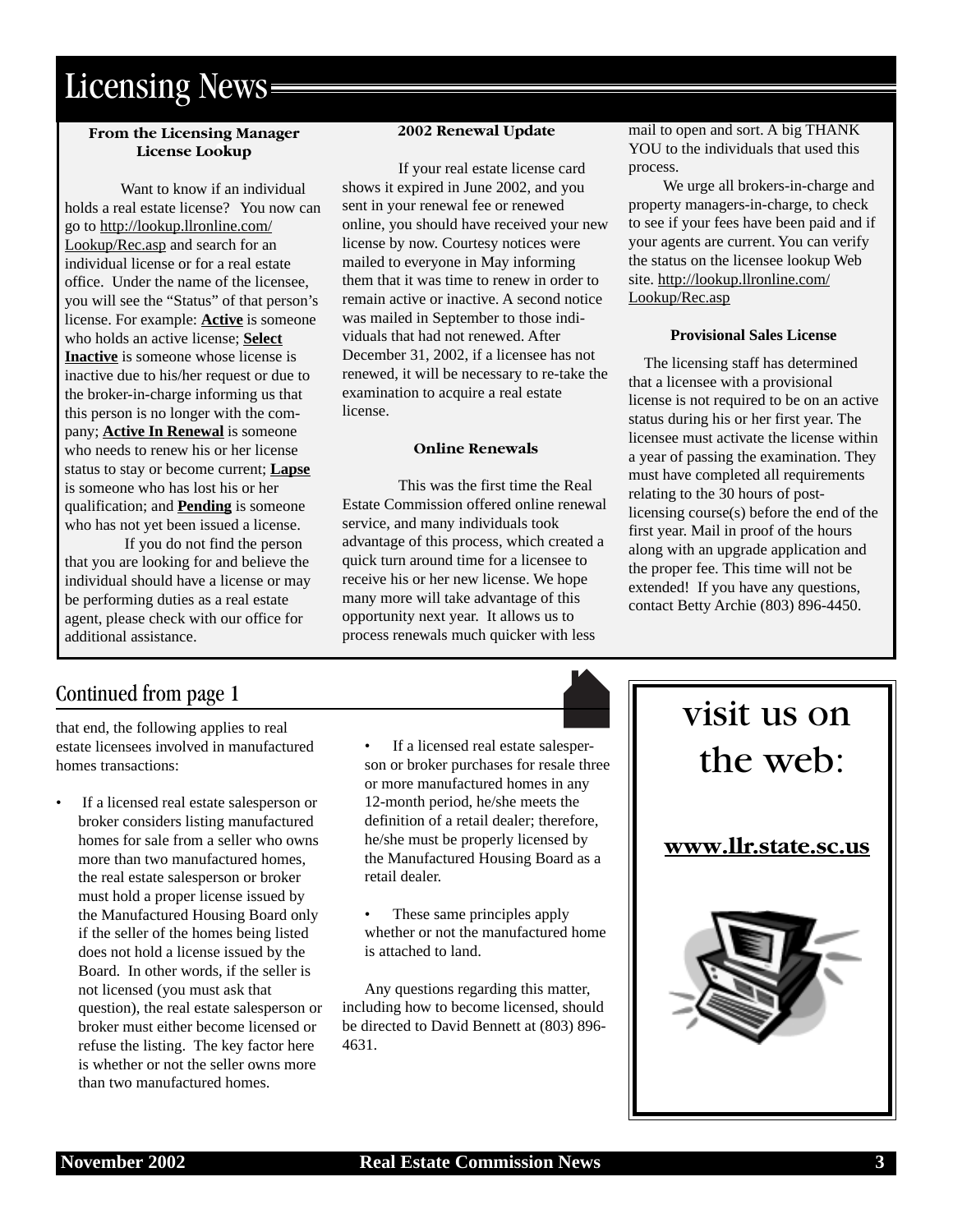# $\times$  Disciplinary Actions

# CEASE AND DESIST ORDERS

**Cheryl J. Mercedes**, Mercedes Properties, North Myrtle Beach **Johnny R. Mercedes**, Mercedes Properties, North Myrtle Beach

# **HEARINGS**

# **Glenn Brown**, Salesman

Coldwell Banker – Tom Jenkins Realty Columbia

For conduct that demonstrated bad faith, dishonesty, untrustworthiness or incompetence in a real estate transaction. Respondent was dishonest in representations he made to representatives of another real estate company regarding his true involvement in a particular real estate transaction.

By Order of the Commission: License revocation and \$2,000 fine.

**Mary C. Hofer**, Broker-in-Charge Investors Management Corporation Rock Hill

For failure as the broker-incharge to maintain records pertaining to the collection of rents, lease agreements, journals and/or ledgers, rental receipts and bank statements for her escrow account with regards to 2000 Properties, Inc. owned by her son. Further, for failing to maintain copies of records for five years as required by law and failing to provide records to investigators when asked. Finally, for failure to maintain, in her escrow account, income generated from rentals that were in dispute and for failing to remit in a reasonable time, monies coming into her possession that belonged to others.

By Order of the Commission: 60-day license suspension followed by two year's probation, \$5,000 fine and a public reprimand.

**Michael Taylor**, Broker-in-Charge MTP of Columbia Columbia

 For failing to place escrow money in his real estate trust account and for failing to return escrow deposit money in a timely manner. Also for failing to maintain trust account records in his principal place of business as required by law and for failing to deliver escrow account records to investigators upon request.

By Order of the Commission: Reprimand and \$5,000 fine stayed to \$1,000 upon successful completion of real estate trust account courses within one year as designated by the Commission.

# CONSENT ORDERS

**James A. Agnew**, Formerly Broker-in-Charge Shore Realty, Inc. North Myrtle Beach

For failure to remit, in a timely manner, rental proceeds to the owners of two rental properties that he managed. By Consent: Voluntary surrender of his license and associated qualifications.

### **Jack W. Barnhill**, Broker-in-Charge Barnhill Realty Myrtle Beach

 For failure to reduce to writing an agreement to purchase a property and for failure to provide the seller with an agency disclosure form. Also for failure to notify the eventual buyers that he was a licensed agent and for providing them with an agency disclosure stating that he was their agent.

By Consent: Public reprimand, \$1,000 fine and completion of a four-hour course on agency disclosure.

**Leroy Bell**, Broker-in-Charge Commercial Real Estate Sales Beaufort

For failing to deposit \$10,000 cash given to him as earnest money in a real estate transaction.

By Consent: Public reprimand, an indefinite license suspension and a \$4,000 fine stayed to a \$2,000 fine with no suspension upon proof of completion of the 60-hour real estate broker's course.

#### **Randy R. Brown**, Salesman Brookfield Realty Company Greer

 For being convicted of a crime of moral turpitude in United States District Court. By Consent: Public Reprimand and license suspension to run concurrent with his federal confinement. When released from federal confinement, Respondent shall serve a probationary period until his supervised release is terminated.

## **A. Eugene Cromer**, Broker-in-Charge

The Cromer Company Anderson

 For being convicted of a crime of moral turpitude in United States District Court and for failing to notify the Commission of his conviction. By Consent: License revocation.

**William Scott Crowe**, Broker-in-Charge Scott Crowe and Associates Seneca

For failure to maintain money received for real estate reservation agreements in an escrow account and for disbursing escrow money to the seller without the knowledge or consent of the owners of the escrow funds. In addition, for performing the above activity without the knowledge of his supervising brokerin-charge.

By Consent: Indefinite license suspension that may be stayed to five year's probation, public reprimand and a \$500 fine only if the Respondent provides proof to the Commission that \$400,000 in earnest money is returned to the owners of the funds.

continued next page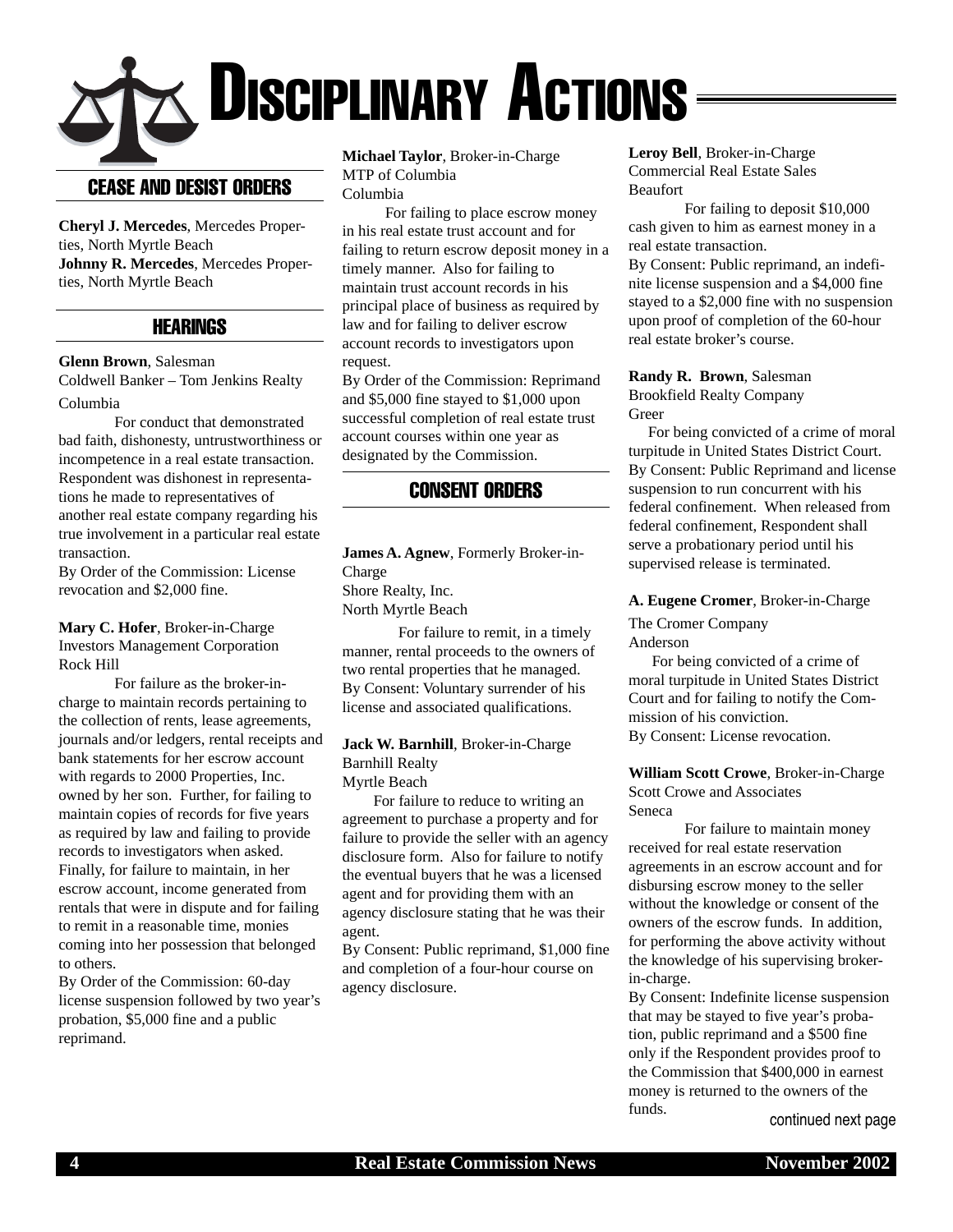# **Disciplinary Actions**

continued from page 4

#### **John R. Drew**, Salesman

Century 21 Coastal Carolina Properties North Myrtle Beach

For failing to complete a buyer agency agreement before acting as an agent for a buyer.

By Consent: Reprimand and \$300 fine.

## **Jessie E. Kinard,** Salesman

Coldwell Banker Middleton & Associates **Orangeburg** 

For managing property outside the scope of the company with which he was licensed; for failing to have a written management agreement; and for failing to maintain adequate records to account for the owner's rental proceeds. By Consent: Public reprimand and a

\$2,500 fine.

# **Karen P. Kinard**, Broker-in-Charge Karen Pence Realty

Spartanburg

For failure to secure a buyer agency agreement before acting as a buyer agent in a real estate transaction and for failing to disclose to the buyer that the person hired by the seller to complete repairs to the property was not properly licensed to complete the repairs, a fact that the Respondent knew, or should have known.

By Consent: Public reprimand and a \$3,000 fine with further provision that \$1,500 of the fine is stayed upon proof that the Respondent completed a thirtyhour broker management course within 180 days.

## **Richard MacDonald**, Formerly Salesman Prudential/ C. Dan Joyner Company Greenville

For failing, when selling his personal home, to disclose his license status or the existence of a tax lien that could not be satisfied prior to, or at the closing.

By Consent: Voluntary surrender of his license and associated qualifications.

**Johnny R. Mercedes**, Property Managerin-Charge Mercedes Properties North Myrtle Beach

For failure to maintain proper accounting of trust records which, when audited, reflected a shortage in excess of \$10,000.

By Consent: Voluntary surrender of his license and associated qualifications.

**James J. Monaghan**, Broker-in-Charge First Commercial Real Estate Company Garden City

For failing to deposit a check into his trust account in the time prescribed by law resulting in a check that was not good when the buyer withdrew from the contract asserting that the check would not be covered by funds in his account. By Consent: Public reprimand and a \$1,000 fine.

#### **George T. Perrow**, Jr., Broker Coldwell Banker Chicora Real Estate

Georgetown

For being suspended from the South Carolina Bar. By Consent: License suspension stayed immediately to probation that will run

concurrent with his suspension from the South Carolina Bar. Also barred from broker-in-charge status while on probation.

## **Joseph E. Pettigrew, III**

Inactive Broker

For becoming involved in a real estate transaction while in an inactive status because he failed to complete the required continuing education. By Consent: Public reprimand and a \$6,000 fine with the stipulation that \$3,000

of the fine be stayed upon proof that the Respondent has complete the 30-hour broker course within 90 days.

# **Gene Plyler,** Broker-in-Charge

Gene Plyler Real Estate Charleston For failing to reconcile his bank statements or his trust account for more than six months. The Commission audit revealed

an overage of \$1,735 in his security deposit trust account. Also for failing to remit owner's funds in a timely manner. By Consent: Public reprimand and a \$2,000 fine. Respondent is also barred from being a broker-in-charge for five years.

**Victor Rivera**, Jr., Broker-in-Charge Prime Realty Myrtle Beach

For failing to deposit a \$6,000 security deposit check in his company trust account within 48 hours and for failing to properly account for expenditures related to the repairs made to a property that he was renting. By Consent: Public reprimand, complete a trust account course within 180 days and pay a sum of \$1,500 to defray the costs of the investigation.

#### **H. Allen Rogers**, Broker-in-Charge Rogers Realty

Hilton Head Island

For subleasing a home, collecting rental proceeds and for failing to remit those proceeds in a timely manner as prescribed by law. By Consent: Reprimand and a \$300 fine.

# **Mark A. Ruplinger**, Salesman

R.H. Realty & Rentals

Hilton Head Island

For failure to complete the required agency disclosure form before accepting and presenting an offer in a real estate transaction.

By Consent: Reprimand and a \$300 fine.